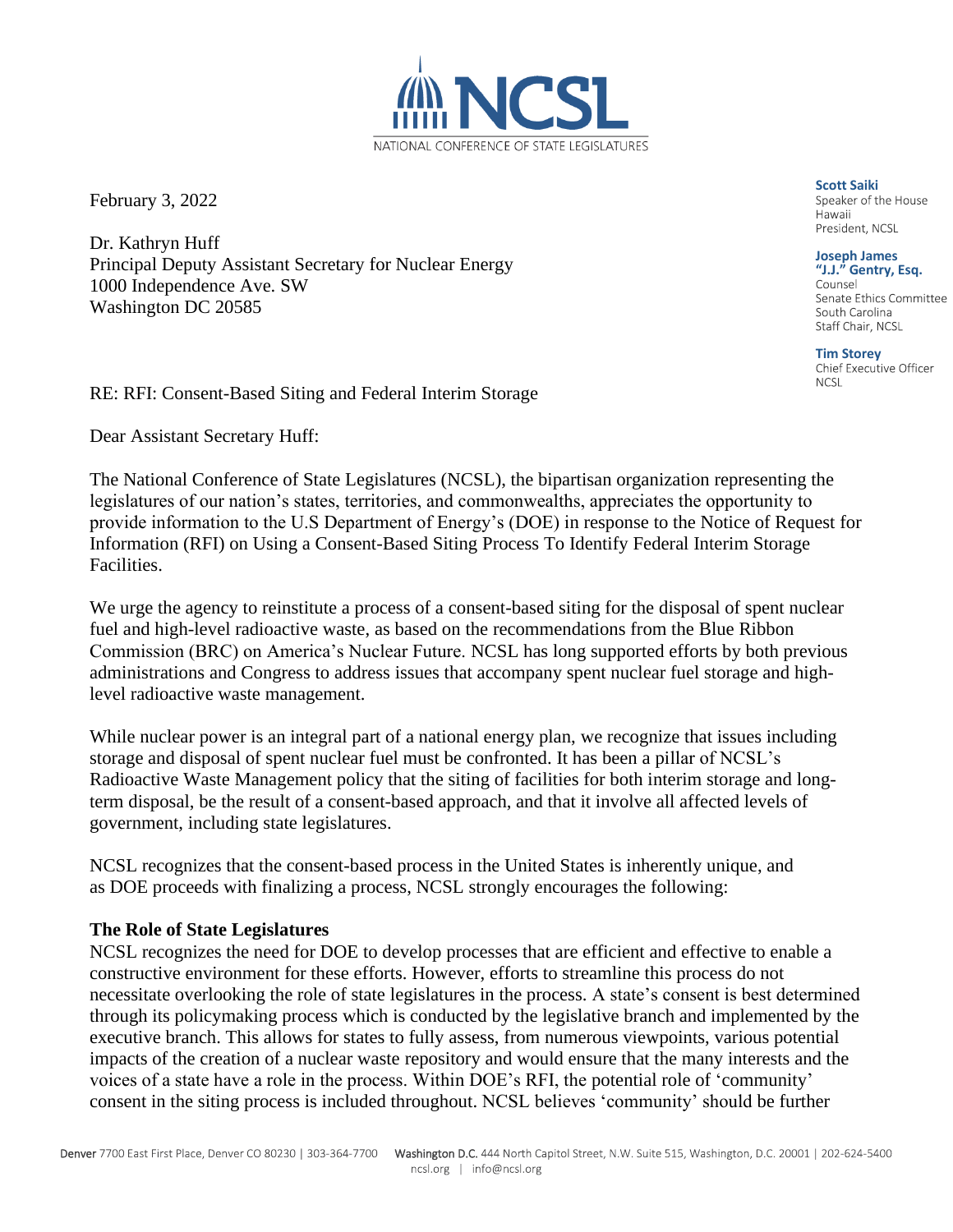defined to identify which aspects of local, tribal and state government should be involved in the siting process, while also outlining the roles varying levels of government play in the process. Most importantly, NCSL urges DOE to define "community" to ensure the state's consent. Additionally, it is vital that state legislatures be explicitly named so the department remains consistent with the Nuclear Waste Policy Act of 1982, Section 117, which states the department "shall consult and cooperate with the Governor and legislature of such State." Specifically, NCSL urges the department to include language in its finalized process specifying that the "presiding officer, or their designee, of each legislative chamber" be included with regards to site selection, study, and siting." Presiding officers are not only elected by their constituents, but more importantly, by majorities of the elected officials of their legislative chamber.

## **Access to Resources to Ensure Opportunity**

The federal government should both offer and make clear its determination to provide fair and equitable compensation to state, local and tribal governments of host states. NCSL supports federal funds for independent oversight activities by state executive and legislative branches so the host state may participate in and conduct its own assessments of a proposed waste repository site and disposal technology. The Nuclear Waste Fund should serve as the source for such nuclear waste management, with funds being isolated for developing permanent disposal and consolidated interim storage facilities. A lack of funding availability could significantly hamper a state's willingness, and ability to begin, as well as continue, the consent siting process.

## **Transportation of Hazardous Waste**

One additional item we urge DOE to consider as it moves forward regards the transportation of spent nuclear fuel and high-level radioactive waste. Should DOE proceed with developing a federal interim storage site, NCSL strongly urges the assurance of safe and reliable modes of transportation of radioactive wastes. DOE should seek to enter into a memorandum of understanding with each corridor state to spell out responsibilities, liability, compensation, response time, cleanup, shipping, planning, and other duties connected with emergency situations. State, local, and tribal governments should also be given both the funding and technical assistance, consistent with Section 180 (c) of the Nuclear Waste Policy Act, for ongoing emergency preparedness and should be involved in a meaningful manner with regard to all elements of the transportation system including radiation emissions standards, cask designs, and transportation equipment.

## **Additional Comments**

Rather than establish a new federal entity, NCSL urges the creation of a public-private partnership to manage this back end of the nuclear cycle. Additionally, for any interim storage facilities that are approved, they should be licensed for a specific, limited period of time not to exceed 25 years.

NCSL has an extensive history of working on issues related to nuclear waste management and would welcome the opportunity to continuing to work with DOE.